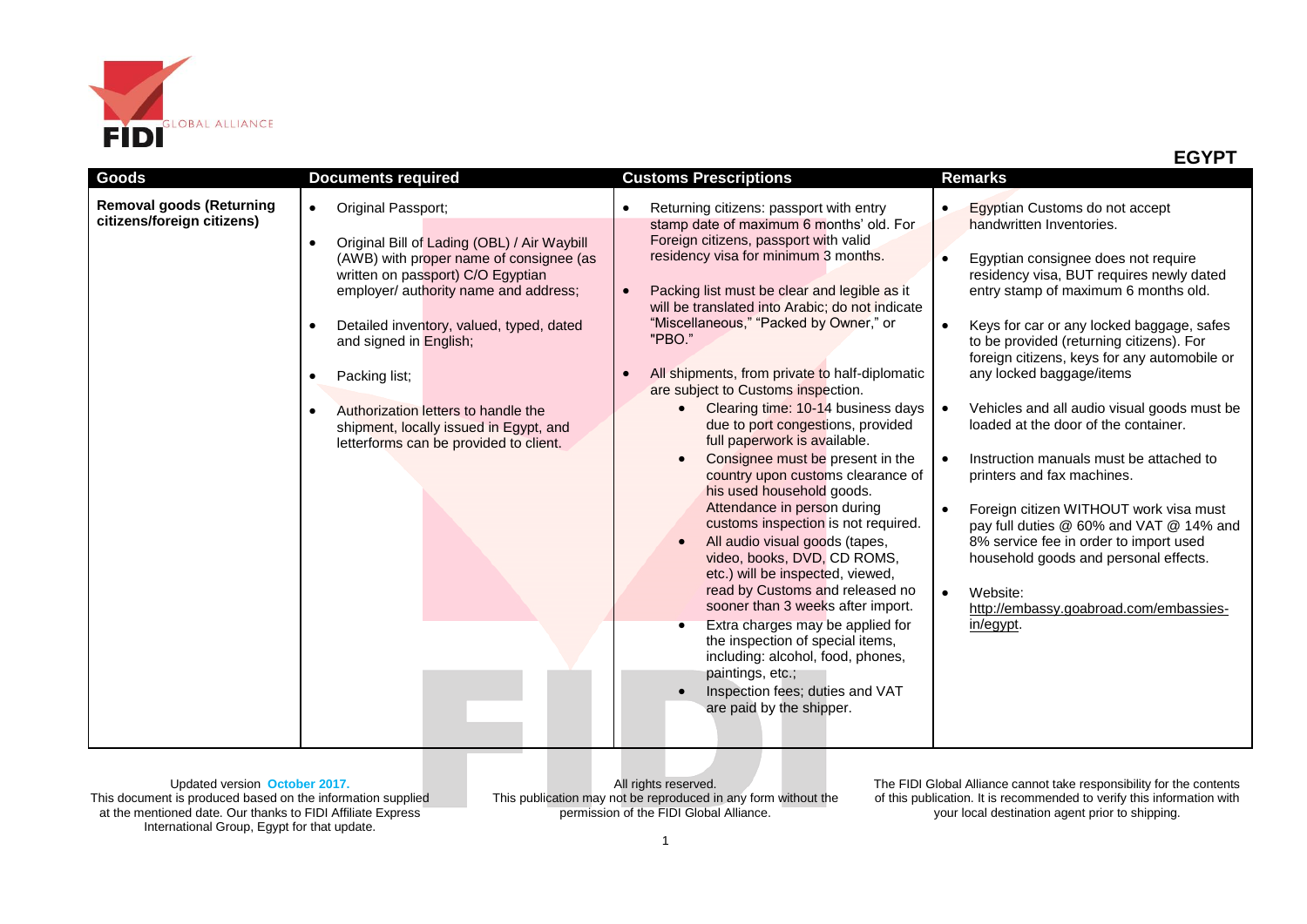

|  | All items are subject to customs duty and<br>$\bullet$                                                                                                                                                                                                                                                                                                                                                                                                                                                                                                                                                                                                                                                                                                                                                                                                                                                                                                                                     |  |
|--|--------------------------------------------------------------------------------------------------------------------------------------------------------------------------------------------------------------------------------------------------------------------------------------------------------------------------------------------------------------------------------------------------------------------------------------------------------------------------------------------------------------------------------------------------------------------------------------------------------------------------------------------------------------------------------------------------------------------------------------------------------------------------------------------------------------------------------------------------------------------------------------------------------------------------------------------------------------------------------------------|--|
|  | VAT at 14%, including consumables:<br>Egyptian Citizens/private shippers<br>have to pay full duties & VAT to<br>import their used household goods.<br>All private shippers not having a<br>Letter of Guarantee must pay<br>duties and VAT in cash.<br>The Letter of Guarantee states an<br>amount of money corresponding to<br>the amount of duties and VAT to<br>be paid; these funds are placed<br>into a bank account and released<br>to the shipper when moving out of<br>Egypt; at that time, all items must<br>be exported, otherwise customs<br>duty and VAT plus fines will be<br>paid on each missing item. Letter<br>of guarantee is called partial<br>exemption and it results very fussy<br>inspection by customs and it<br>results in damages to the<br>shipment.<br>Since recently, some items cannot<br>be covered by the letter of<br>guarantee and duties will apply.<br>The Guarantee can only be<br>obtained with a Work Permit and<br>Work Visa for a well know entity |  |
|  | staff members.<br>Used household goods and                                                                                                                                                                                                                                                                                                                                                                                                                                                                                                                                                                                                                                                                                                                                                                                                                                                                                                                                                 |  |
|  | personal effects can be imported<br>duty free for expatriates working<br>within governmental or private                                                                                                                                                                                                                                                                                                                                                                                                                                                                                                                                                                                                                                                                                                                                                                                                                                                                                    |  |

Updated version **October 2017.** This document is produced based on the information supplied at the mentioned date. Our thanks to FIDI Affiliate Express International Group, Egypt for that update.

All rights reserved. This publication may not be reproduced in any form without the permission of the FIDI Global Alliance.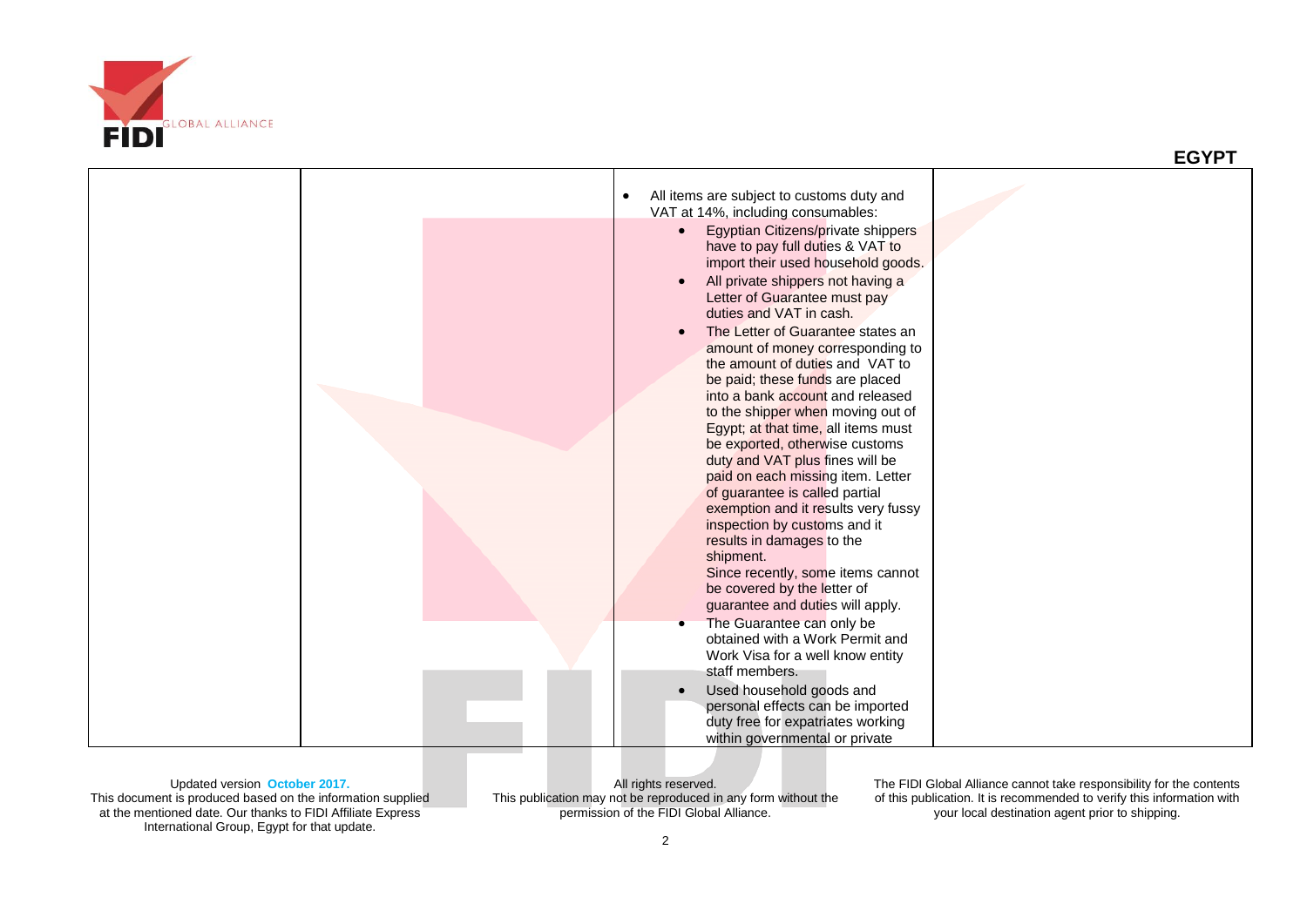

|                     |                                                                                                                                                                                                                                                                                                                                                                                                                                                                               | sectors under the terms of<br>temporary admission and subject<br>to full exportation by providing a<br>Ministry guarantee or bank<br>guarantee. This is only granted if<br>the consignee provides a WORK<br>VISA valid for a minimum of 3<br>months.<br>The Inventory must state the model, brand,<br>size and content (e.g., Sony 40" Television)<br>for all electrical and electronic items.<br>Wood packaging must be treated and                                                                              |  |
|---------------------|-------------------------------------------------------------------------------------------------------------------------------------------------------------------------------------------------------------------------------------------------------------------------------------------------------------------------------------------------------------------------------------------------------------------------------------------------------------------------------|-------------------------------------------------------------------------------------------------------------------------------------------------------------------------------------------------------------------------------------------------------------------------------------------------------------------------------------------------------------------------------------------------------------------------------------------------------------------------------------------------------------------|--|
|                     |                                                                                                                                                                                                                                                                                                                                                                                                                                                                               | stamped as per ISPM15 standards.                                                                                                                                                                                                                                                                                                                                                                                                                                                                                  |  |
| Diplomat's removals | Sea Way Bill or original Bill of Lading and<br>Air Way Bill with proper name of consignee<br>(as written on passport) c/o Egyptian<br>employer / authority name and address.<br>Egyptian Diplomatic ID for full/1st degree<br>Diplomats. It takes two weeks to issue.<br>Authorization letters to handle the<br>shipment by Diplomat's Embassy - to be<br>issued in Egypt.<br>Clearing Letter issued by Ministry of<br>Foreign Affairs in Egypt.<br>Form 4DE (for diplomats). | Wood packaging must be treated and<br>stamped as per ISPM15 standards.<br>Used household goods and personal effects<br>can be imported duty free for full/1 <sup>st</sup> degree<br>Diplomats.<br>Consignee must be present in the country<br>upon customs clearance. Attendance in<br>person during customs inspection is not<br>required:<br>Clearing time: 3-6 working days (if<br>$\circ$<br>OBL and local customs paperwork<br>available).<br>Motor vehicles can be imported duty-free for<br>full Diplomat: |  |

All rights reserved. This publication may not be reproduced in any form without the permission of the FIDI Global Alliance.

The FIDI Global Alliance cannot take responsibility for the contents of this publication. It is recommended to verify this information with your local destination agent prior to shipping.

 **EGYPT**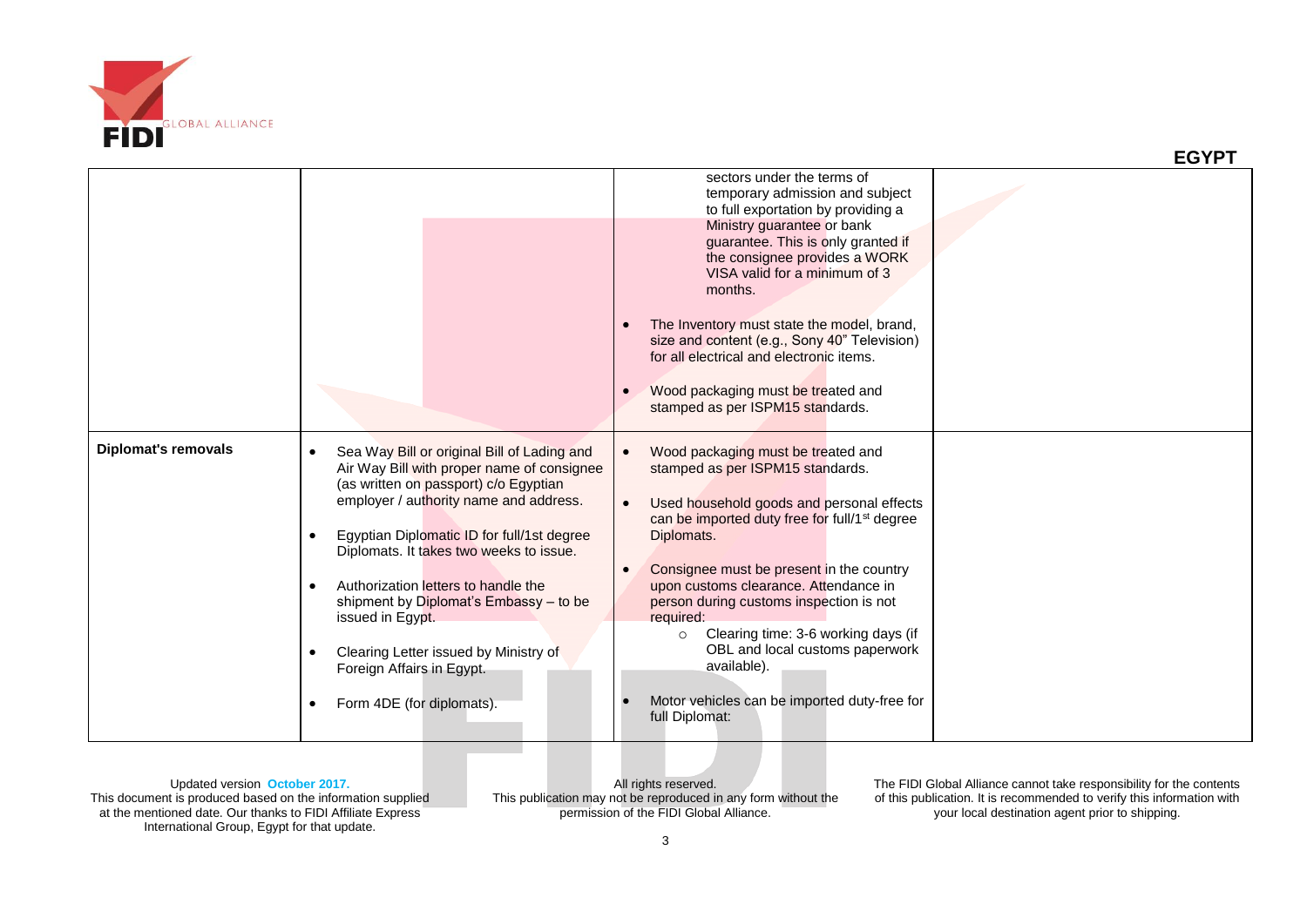

|                                  |                                                                                                                                                                                                                                                                                                                                  |                                                                                                                                                                                                                                                                                                                                                                                                 | <b>EGYPT</b>                                                                                         |
|----------------------------------|----------------------------------------------------------------------------------------------------------------------------------------------------------------------------------------------------------------------------------------------------------------------------------------------------------------------------------|-------------------------------------------------------------------------------------------------------------------------------------------------------------------------------------------------------------------------------------------------------------------------------------------------------------------------------------------------------------------------------------------------|------------------------------------------------------------------------------------------------------|
|                                  |                                                                                                                                                                                                                                                                                                                                  | Clearing time 6-7 days (if all OBL $+$<br>$\circ$<br>customs paperwork available);<br>Clearing of vehicles takes longer<br>$\circ$<br>than household goods;<br>Authorization letter, locally issued<br>$\circ$<br>in Egypt;<br>If consignee is half-Diplomat of 2nd<br>$\circ$<br>degree, consumable items (such<br>as toiletries, food stuff, detergents,<br>cosmetics, and tissues  ) will be |                                                                                                      |
|                                  |                                                                                                                                                                                                                                                                                                                                  | dutiable 60% of the value and 14%<br>VAT may apply:<br>Keys for automobile to be<br>$\circ$<br>provided.<br>Diplomatic missions and some international<br>organizations must apply for duty and VAT<br>exemptions on personal effects<br>(approximately 7 to 21 working days).                                                                                                                  |                                                                                                      |
|                                  |                                                                                                                                                                                                                                                                                                                                  | Diplomats may be exempted from Customs<br>duties and inspection provided they apply<br>for and are granted Form 4DE (Protocol).                                                                                                                                                                                                                                                                 |                                                                                                      |
| <b>Restricted/Dutiable items</b> | Scanners, printers, phones and faxes<br>$\bullet$<br>(agreement by Egyptian Authorities<br>required);                                                                                                                                                                                                                            | All consumable items (such as toiletries,<br>food stuff, detergents, cosmetics, tissues)<br>are dutiable, regardless of the status of the<br>consignee & even if eligible for duty free                                                                                                                                                                                                         | Please contact the Egyptian Customs office for<br>full and current information prior to importation. |
|                                  | Alcohol (free for Diplomats); do not ship<br>$\bullet$<br>alcohol in shipments except for customer<br>who hold a diplomatic passport. Full<br>Diplomats are entitled for a certain quota in<br>accordance to Vienna Agreement They<br>need to check this directly with employer in<br>Egypt (Embassy or other diplomatic corps). | entry.<br>Video tapes, computer disks, cassette<br>tapes, CD's, DVD's, Records, and slides are<br>subject to censorship authority approval and<br>are subject to confiscation in the event that<br>they fall into the category of prohibited items                                                                                                                                              |                                                                                                      |

All rights reserved. This publication may not be reproduced in any form without the permission of the FIDI Global Alliance.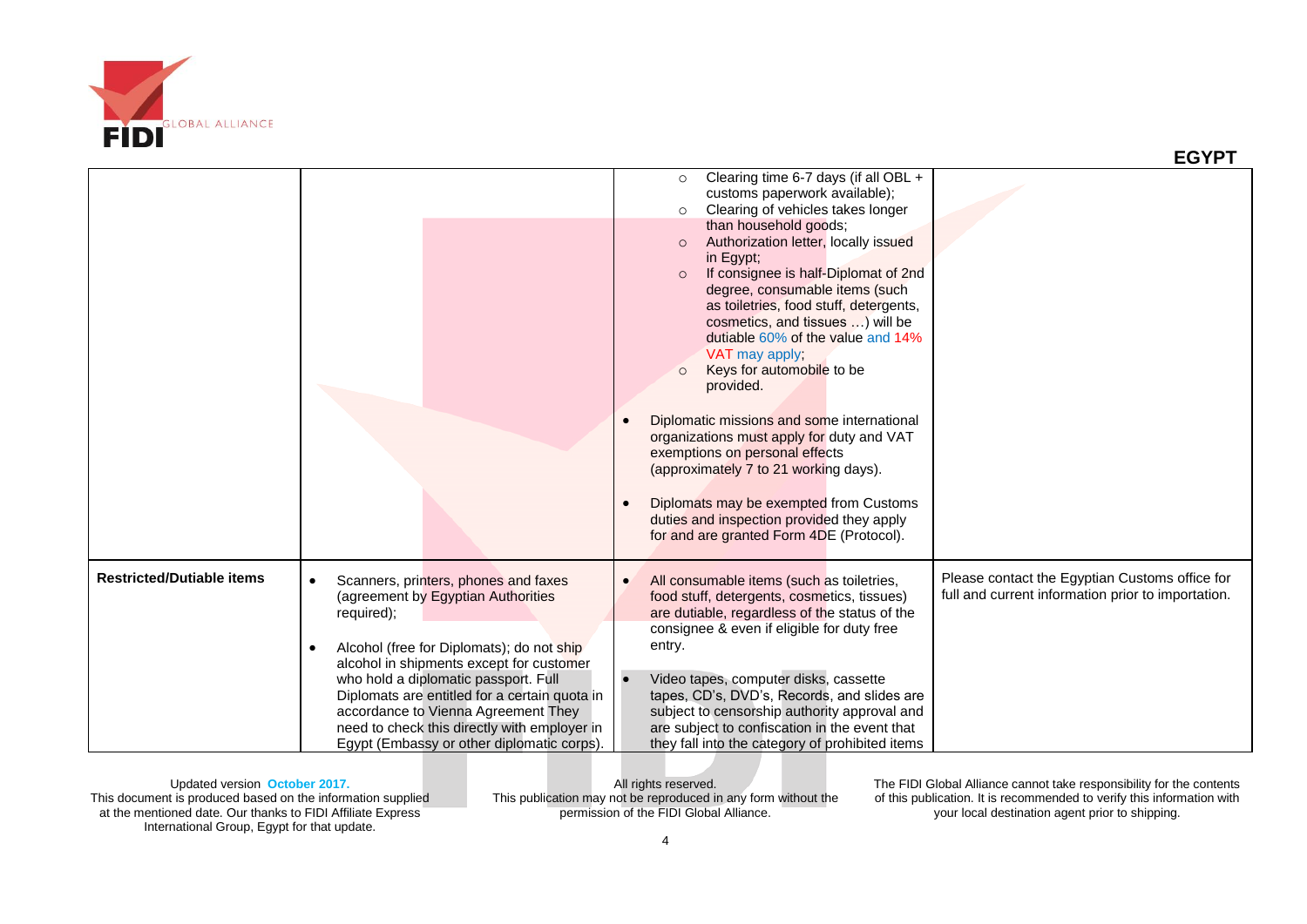

|                         | Perfume for personal use;<br>Tobacco.<br>$\bullet$ | listed below.<br>Printers, scanners, fax machines, copiers,<br>$\bullet$<br>and satellite receivers are subject to<br>censorship by the Ministry of Interior. They<br>are subject to approval or refusal. The<br>brand and model number of any such items<br>must be included on the packing inventory.<br>Inclusion of the owner manual for any such<br>item will assist in clearance from the<br>Ministry.<br>Office jets/work stations are subject to<br>$\bullet$<br>approval or refusal. Laser Jet colour printers<br>are prohibited to enter for personal use.<br>High value works of art, including statues<br>and paintings will be examined by a special<br>committee for evaluation purposes. This<br>evaluation is time consuming and costly and<br>will delay customs clearance process.<br>Foods & medicine, to be examined by<br>$\bullet$<br>health authorities.<br>What might be deemed as commercial such<br>as large quantity of items, if included in<br>shipment, higher duties apply and clearing<br>process gets more complicated and costly. |                                                                                                      |
|-------------------------|----------------------------------------------------|---------------------------------------------------------------------------------------------------------------------------------------------------------------------------------------------------------------------------------------------------------------------------------------------------------------------------------------------------------------------------------------------------------------------------------------------------------------------------------------------------------------------------------------------------------------------------------------------------------------------------------------------------------------------------------------------------------------------------------------------------------------------------------------------------------------------------------------------------------------------------------------------------------------------------------------------------------------------------------------------------------------------------------------------------------------------|------------------------------------------------------------------------------------------------------|
| <b>Prohibited items</b> | Pornographic materials;<br>$\bullet$               |                                                                                                                                                                                                                                                                                                                                                                                                                                                                                                                                                                                                                                                                                                                                                                                                                                                                                                                                                                                                                                                                     | Please contact the Egyptian Customs office for<br>full and current information prior to importation. |

Updated version **October 2017.** This document is produced based on the information supplied at the mentioned date. Our thanks to FIDI Affiliate Express International Group, Egypt for that update.

All rights reserved. This publication may not be reproduced in any form without the permission of the FIDI Global Alliance.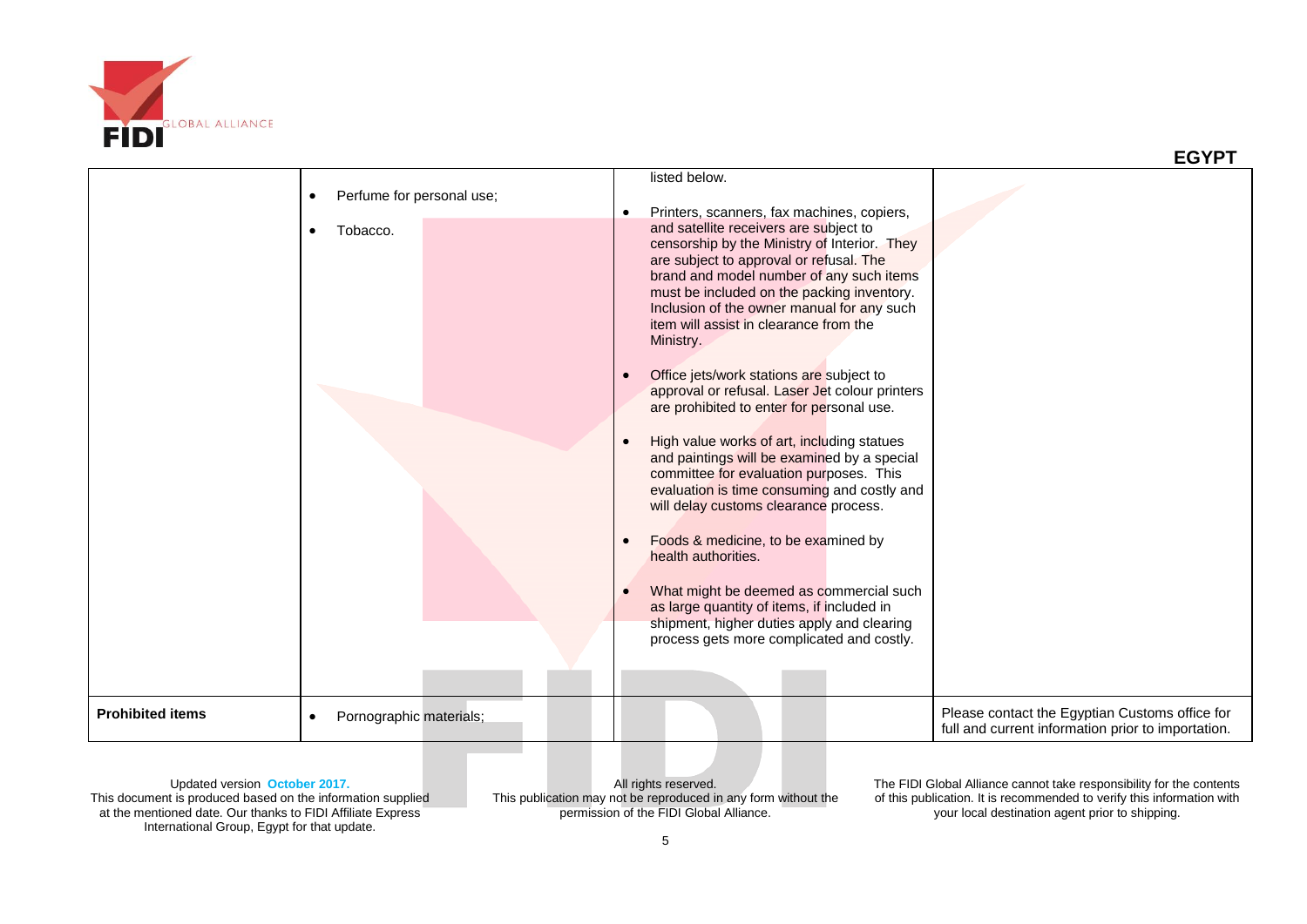

|                                                                                                                                                                        | <b>EGYPT</b> |
|------------------------------------------------------------------------------------------------------------------------------------------------------------------------|--------------|
| Perishable foods;<br>$\bullet$                                                                                                                                         |              |
| Anti-Islamic religious materials;<br>$\bullet$                                                                                                                         |              |
| Gold and silver jewelry & ornaments<br>$\bullet$<br>(tableware permitted, jewelry;                                                                                     |              |
| Bank notes and coins;<br>$\bullet$                                                                                                                                     |              |
| Seeds;<br>$\bullet$                                                                                                                                                    |              |
| Alcoholic beverages of any kind;<br>$\bullet$                                                                                                                          |              |
| Drugs;<br>$\bullet$                                                                                                                                                    |              |
| Any types of phones;<br>$\bullet$                                                                                                                                      |              |
| Firearms and ammunitions (authorization<br>$\bullet$<br>from the local administration required); -<br>pocket knives, daggers and swords (even<br>as decorative items); |              |
| Binoculars and telescopes;<br>$\bullet$                                                                                                                                |              |
| Toy Drones and Helicopters;<br>$\bullet$                                                                                                                               |              |
| Recording camera pocket pens;<br>$\bullet$                                                                                                                             |              |
| Tracking and Surveillance devices;<br>$\bullet$                                                                                                                        |              |
| Modern GPS devices with high specs are<br>$\bullet$<br>not allowed to enter the country;                                                                               |              |
| High resolution colored Laser Jet printers.<br>$\bullet$                                                                                                               |              |

All rights reserved. This publication may not be reproduced in any form without the permission of the FIDI Global Alliance.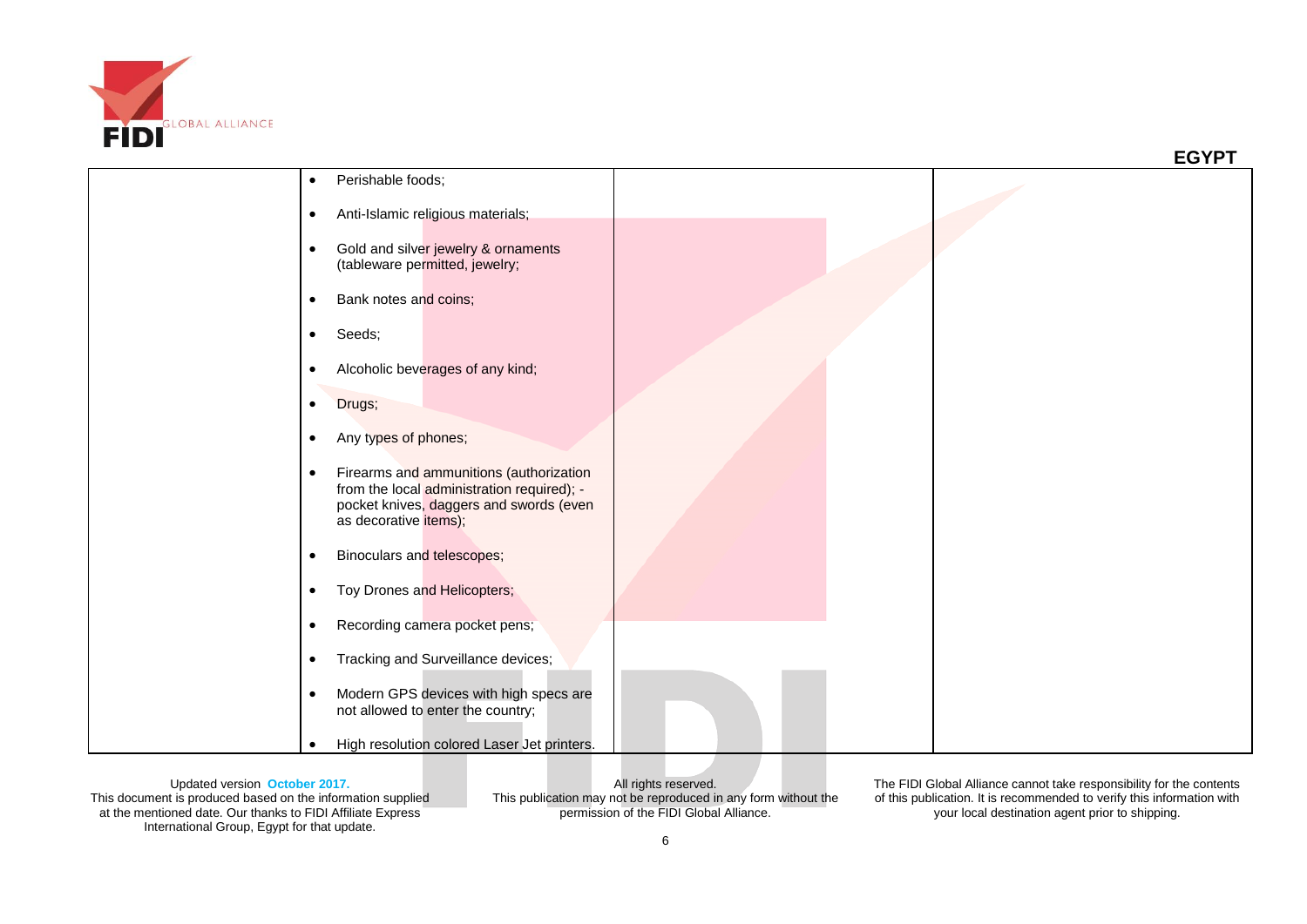

| <b>Pets</b>           | Legalized health condition certificate.<br>$\bullet$<br>(legalization must be by Egyptian embassy<br>at origin country).<br>Vaccination certificate from a registered<br>$\bullet$<br>veterinarian;<br>Original passport of pet;<br>$\bullet$<br>Original passport of owner and work<br>$\bullet$<br>residence visa.                                                                                          | Veterinary Health Certificate must be issued<br>at point of origin no more than 2 weeks from<br>date of issue.<br>Pets will be examined upon arrival by a<br>doctor from the Egyptian Ministry of<br>Agriculture.<br>Animals suspected of having rabies will be<br>quarantined; charges will apply.<br>Live chicks are the only bird permitted for<br>$\bullet$<br>import and must meet all health<br>requirements.                                                                                                                     |  |
|-----------------------|---------------------------------------------------------------------------------------------------------------------------------------------------------------------------------------------------------------------------------------------------------------------------------------------------------------------------------------------------------------------------------------------------------------|-----------------------------------------------------------------------------------------------------------------------------------------------------------------------------------------------------------------------------------------------------------------------------------------------------------------------------------------------------------------------------------------------------------------------------------------------------------------------------------------------------------------------------------------|--|
| <b>Motor vehicles</b> | <b>Original Registration Card;</b><br>$\bullet$<br>Original Bill of Lading;<br>$\bullet$<br>Original Passport with Residence / Work<br>$\bullet$<br>Permit:<br>Ownership certificate from Traffic Authority<br>$\bullet$<br>at country of origin (notarized by Egyptian<br>Consulate/Embassy) - (Returning<br>citizens);<br>Authorization letter, locally issued in Egypt<br>$\bullet$<br>(Foreign citizens). | Vehicle can be used or new.<br>Consignee must be the first owner/buyer of<br>his imported vehicle.<br>All motor vehicles are subject to duties and<br>VAT. Vehicle must be imported the same<br>year as purchased. Shipper must be the first<br>buyer/owner.<br>Motor vehicles (new or used) can be<br>imported duty free for Expatriates working<br>within the Egyptian Government Sector,<br>who must guarantee re-exportation of the<br>vehicle.<br>Motor vehicles (new or used) can be<br>imported duty free for Expatriate of non- |  |

All rights reserved. This publication may not be reproduced in any form without the permission of the FIDI Global Alliance.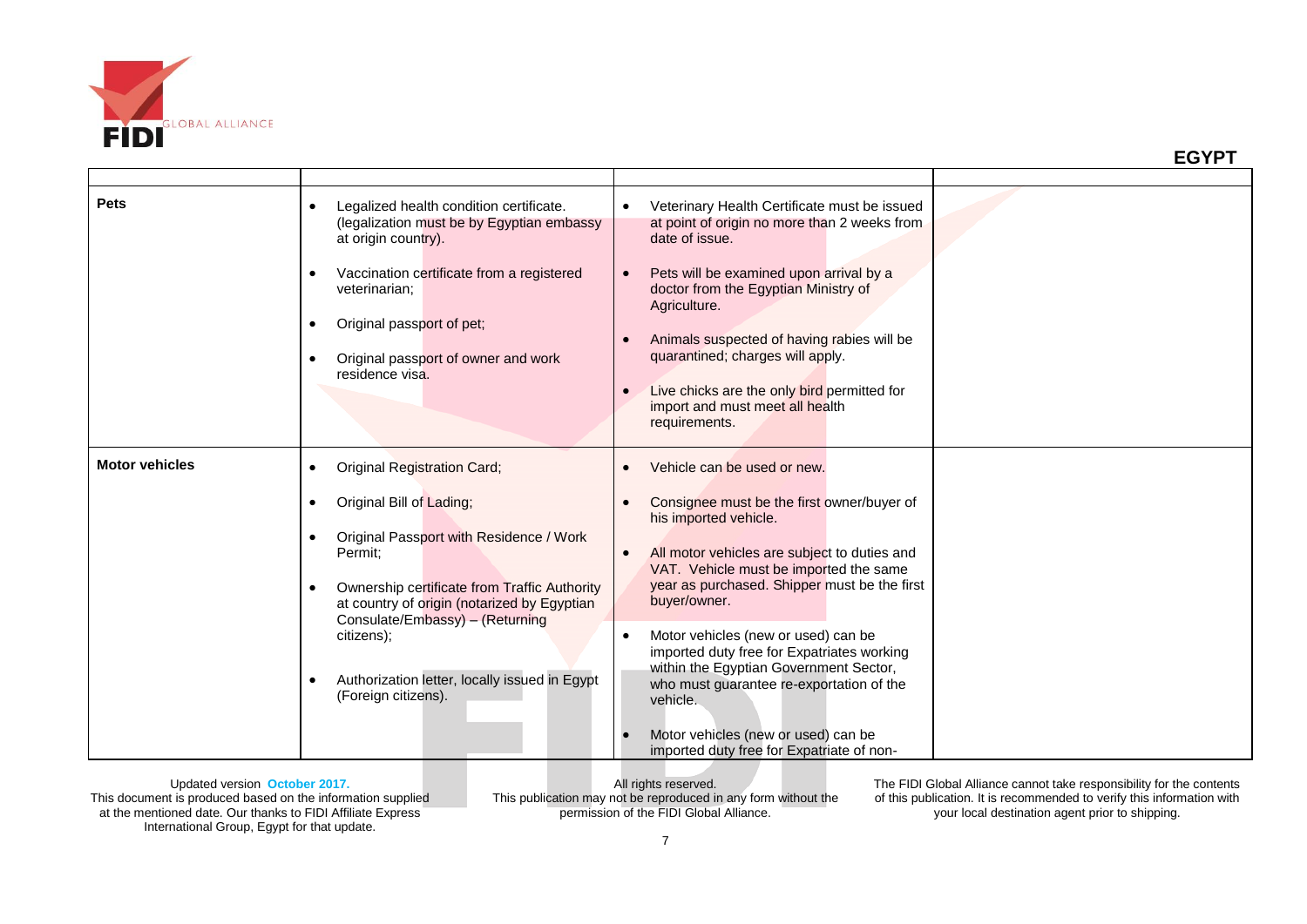



Updated version **October 2017.** This document is produced based on the information supplied at the mentioned date. Our thanks to FIDI Affiliate Express International Group, Egypt for that update.

All rights reserved. This publication may not be reproduced in any form without the permission of the FIDI Global Alliance.